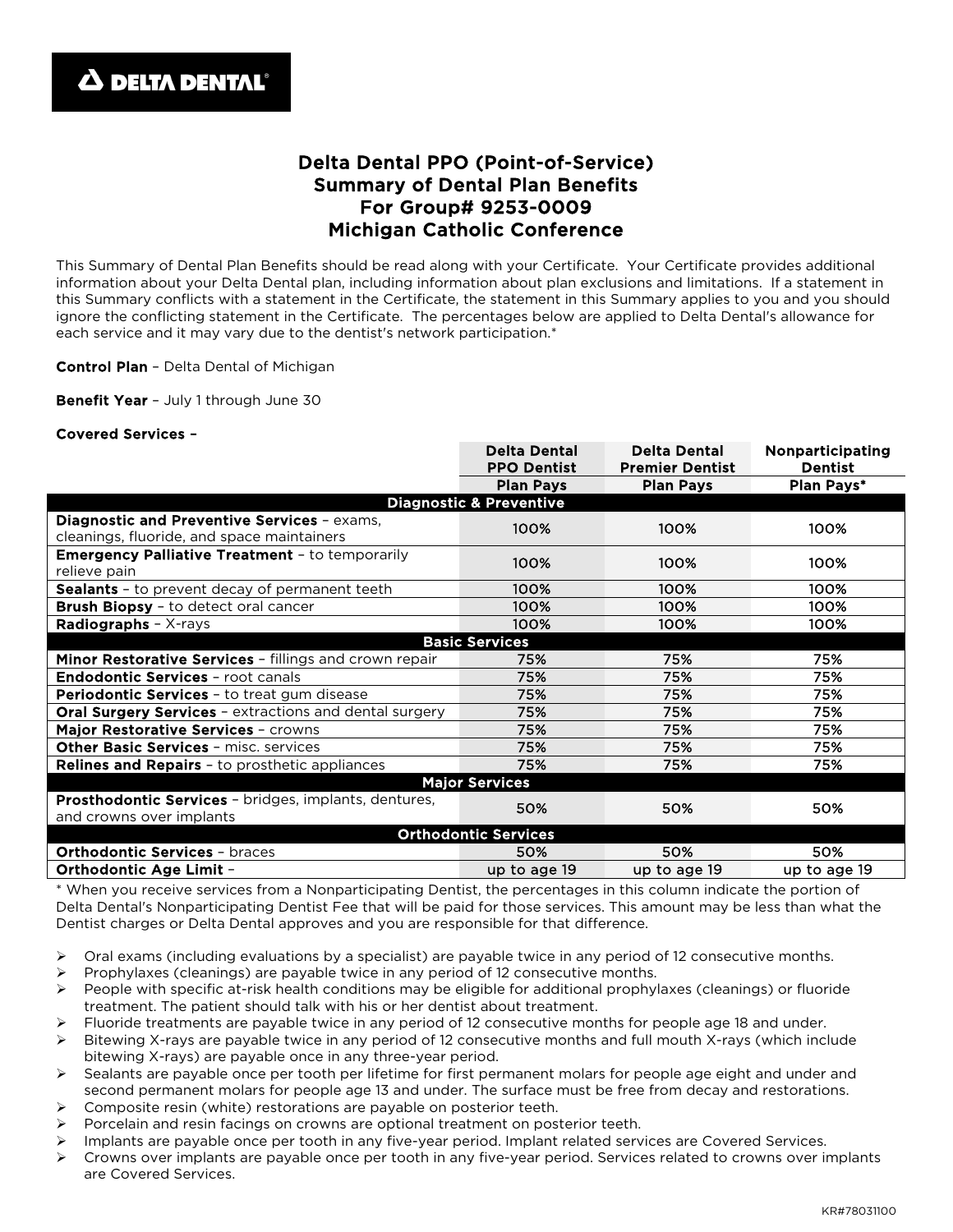- $\triangleright$  Occlusal guards, athletic mouthguards and repair and reline of occlusal guards are payable once in any five-year period.
- Orthodontic retention is payable once in any five-year period.

Having Delta Dental coverage makes it easy for you to get dental care almost everywhere in the world! You can now receive expert dental care when you are outside of the United States through our Passport Dental program. This program gives you access to a worldwide network of dentists and dental clinics. English-speaking operators are available around the clock to answer questions and help you schedule care. For more information, check our Web site or contact your benefits representative to get a copy of our Passport Dental information sheet.

Maximum Payment - \$1,500 per person total per Benefit Year on all services except orthodontic services. \$1,000 per person total per lifetime on orthodontic services.

Payment for Orthodontic Service - When orthodontic treatment begins, your Dentist will submit a payment plan to Delta Dental based upon your projected course of treatment. In accordance with the agreed upon payment plan, Delta Dental will make an initial payment to you or your Participating Dentist equal to Delta Dental's stated Copayment on 30% of the Maximum Payment for Orthodontic Services as set forth in this Summary of Dental Plan Benefits. Delta Dental will make additional payments as follows: Delta Dental will pay 50% of the per monthly fee charged by your Dentist based upon the agreed upon payment plan provided by your Dentist to Delta Dental.

## Deductible – None.

Waiting Period - Enrollees who are eligible for Benefits are covered upon retirement.

**Eligible People** - All retired clergy. When a subscriber is eligible as both an employee and a dependent, the subscriber may only enroll in the dental plan as one or the other. The benefits shall not be duplicated nor will they coordinate to the group.

Also eligible are your Legally Domiciled Adult (LDA) and your Children to the end of the month in which they turn 26, including your Children who are married, who no longer live with you, who are not your Dependents for Federal income tax purposes, and/or who are not permanently disabled.

Unless this is a Section 125 plan, subscribers and their dependents who enroll in the dental plan are required to remain enrolled for a minimum of 12 months. Any subscriber or dependent who drops the dental plan may not re-enroll at a later date. If this is a Section 125 plan, an election may be revoked or changed at any time if the change is the result of a change in family status as defined under Internal Revenue Code Section 125.

Benefits will cease on the last day of the month in which the employee is terminated.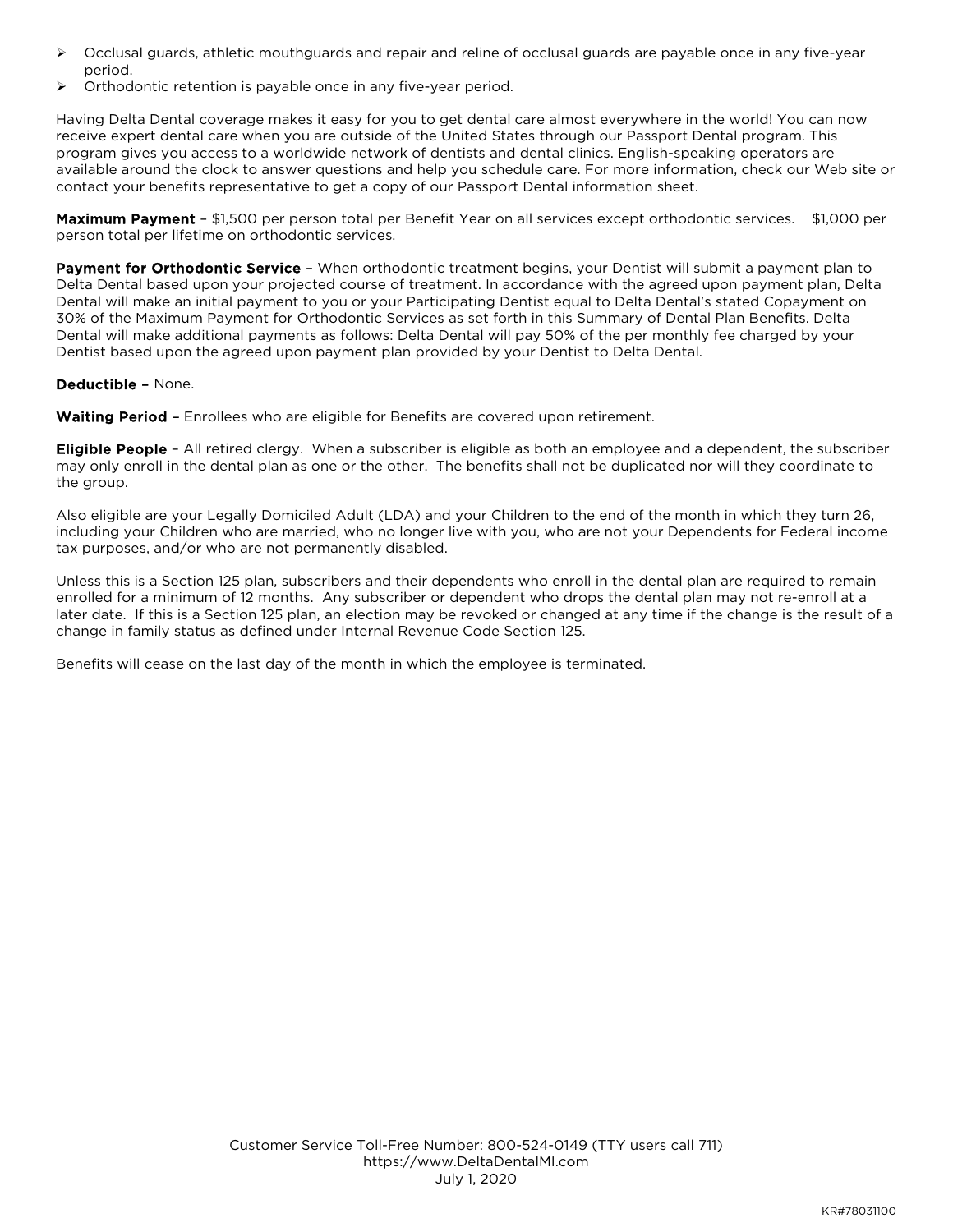This plan complies with applicable federal civil rights laws and does not discriminate on the basis of race, color, national origin, age, disability or sex. This plan does not exclude people or treat them differently because of race, color, national origin, age, disability or sex.

This plan provides free aids and services to people with disabilities to communicate effectively with us, such as:

- Qualified sign language interpreters
- Written information in other formats (large print, audio, accessible electronic formats)

This plan provides free language services to people whose primary language is not English, such as:

- Qualified interpreters
- Information written in other languages  $\bullet$

If you need these services, call 1-800-524-0149 (TTY users call 711).

If you believe that this plan has failed to provide these services or discriminated in another way on the basis of race, color, national origin, age, disability or sex, you can file a grievance with-the civil rights coordinator at PO Box 9089, Farmington Hills, MI 48333-9089; by phone at 1-800-524-0149 (TTY users call 711) or fax to 517-706-3513. You can file a grievance by mail, fax or phone. If you need help filing a grievance, the civil rights coordinator is available to help you. You can also file a civil rights complaint with the U.S. Department of Health and Human Services, Office for Civil Rights, electronically through the Office for Civil Rights Complaint Portal, available at https://ocrportal.hhs.gov/ocr/portal/lobby.jsf, or by mail or phone at: U.S. Department of Health and Human Services, 200 Independence Avenue SW., Room 509F, HHH Building, Washington, DC 20201; 1-800-368-1019, 1-800-537-7697 (TDD). Complaint forms are available at http://www.hhs.gov/ocr/office/file/index.html.

KUJDES: Nëse flitni shqip, për ju ka në dispozicion shërbime të asistencës gjuhësore, pa pagesë. Telefononi në 1-800-524-0149 (TTY: 711).

انتباه: إذا كنت تتحدث اللغة العربية، فتتوفر خدمات المساعدة اللغوية مجانًا بالنسبة لك. اتصل على الهاتف رقم 0149-524-800-1 (رقم الطابعة الهاتفية: 711).

মনোযোগ দিন: আপনি যদি বাংলা ভাষায় কথা বলেন, তাহলে ভাষাগত সহায়তা পরিষেবাগুলি, আপনার জন্য বিনামূল্যে পাওয়া যাবে। ফোন কর্ন

1-800-524-0149 (TTY: 711) |

သတိပြုရန်- သင် မြန်မာဘာသာစကား ကြောဆိုပါကဘာသာစကားအကူအညီဝန်ဆောင်မှုများကိုအခမဲ့ရရှိနိုင်ပါသည်။ခေါ်ဆိုရန် 1-800-524-0149  $(TTY-711)$ 

注意:如果您使用繁體中文,您可以免費獲得語言援助服務。請致電 1-800-524-0149 (TTY : 711)  $\circ$ 

XIYYEEFFANNAA: Afaan dubbattu Oroomiffa, tajaajila gargaarsa afaanii, kanfaltiidhaan ala, ni argama. Bilbilaa 1-800-524-0149 (TTY: 711).

AANDACHT: Als u nederlands spreekt, kunt u gratis gebruikmaken van de taalkundige diensten. Bel 1-800-524-0149 (TTY: 711).